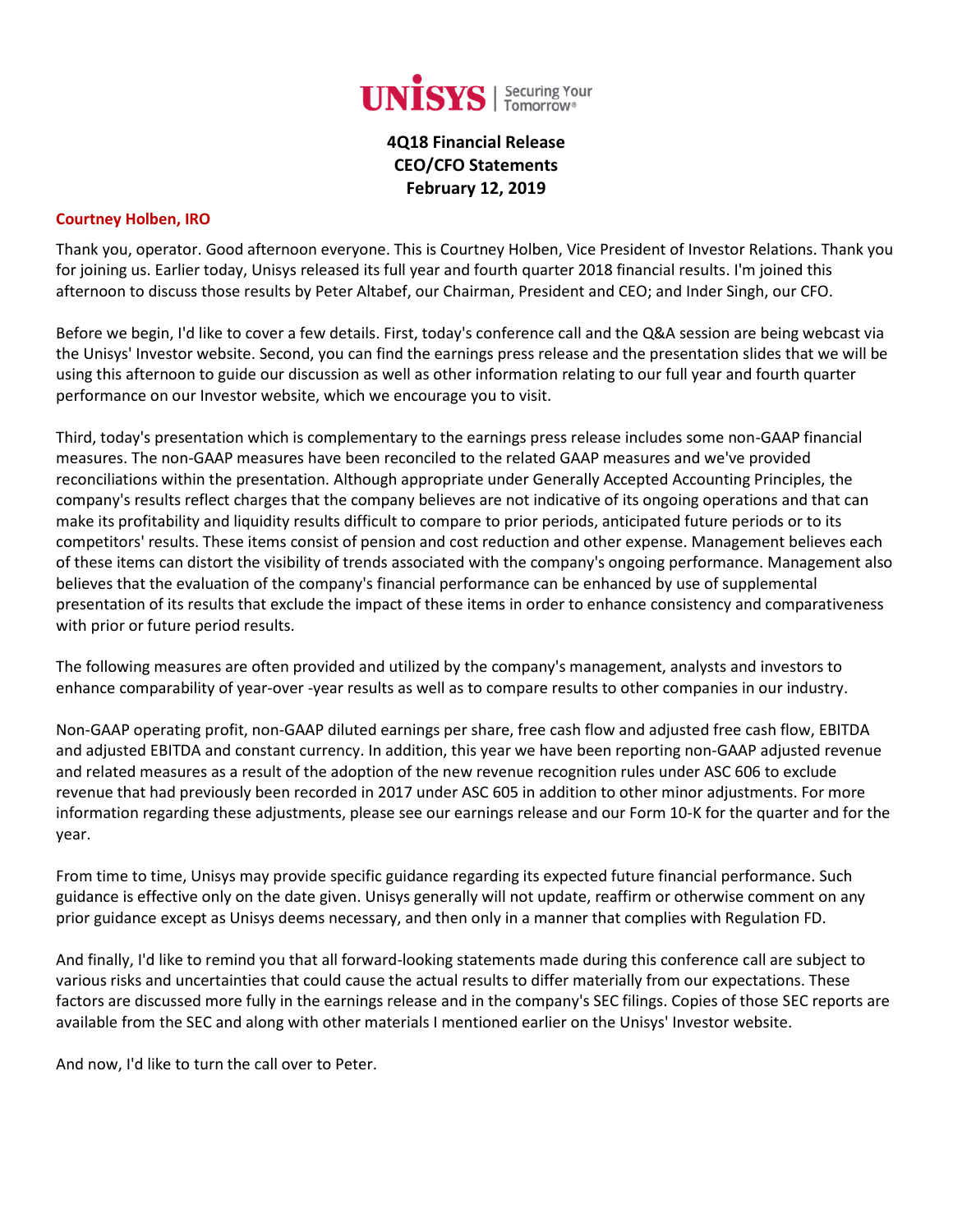### **Peter Altabef, CEO**

Thank you, Courtney, and thank you all for joining us to review our fourth quarter and full-year financial results. Over the last few years, our go-to-market strategy has been to target industries where we have deep expertise and leverageable IP and related solutions while also using security to differentiate our offerings.

We are excited that this strategy has resulted in the first full-year of revenue growth for the company since 2003 and for Services since 2006. We achieved or exceeded guidance on all the metrics for the third consecutive year since we reinstituted the process of providing it. Full-year non-GAAP adjusted revenue grew 80 basis points year-over-year. Non-GAAP operating profit margin grew 20 basis points year-over-year to 8.9% and adjusted EBITDA margin grew 50 basis points year-over-year to 15.3%. These results reflect progress against another key element of our strategy which has been to improve profitability.

2018 Total Contract Value or TCV and new business TCV grew 27% and 51% respectively. This growth was supported by our Public sector with a number of large managed Services contracts signed during the year with U.S. state governments. As you may recall, we saw significant growth in ACV metrics in 2017 that we indicated was not necessarily representative of future expectations with ACV growing 22% in 2017, and new business ACV growing 93% in 2017. Even with those difficult compares, 2018 ACV was roughly flat year-over-year and new business ACV was down only 7%. I would remind you that in the first quarter of 2018 we signed a large contract that drove significant year-over-year growth in TCV that we do not expect to repeat in the first quarter of 2019.

Our goal for the year ahead is to capitalize on our momentum by continuing to execute against our strategy. Inder will provide our formal guidance ranges and more color on the financial performance of the company shortly. But first, I'll give some more insight into how our strategy is driving results.

So to start with Services. At the segment level, full year Services revenue was up 2.5% year-over-year supported by growth in our U.S. Federal and Commercial sectors. We also saw an increase in new managed Services contracts including within our Public sector as I said before. We continue to increase the efficiency of our Services delivery engine.

Our ratio of full time equivalents or FTEs, to managed devices in our cloud and infrastructure services business improved by 4% year-over-year for the fourth quarter putting the full year improvement for 2018 at 30%.

During 2018, we further refined our vertical go-to-market strategy by focusing on a second complementary level to our overall approach. As we have done with our technology and security offerings, we are leveraging scalable and repeated solutions within Services that can be sold in any of the industries that we target. Similar to productizing technology solutions such as Stealth, during 2018, we also continued productizing a number of Services offerings including Unisys InteliServe, CloudForte and TrustCheck, to offer new solutions and to streamline the selling process.

Last week, we announced that CloudForte, our comprehensive managed service offering that automates and accelerates secured digital transformation and cloud operations is now available for Microsoft Azure in addition to previously being available for Amazon Web Services. This will allow us to better help our clients digitally transform their business, reduce operational cost and hybrid cloud deployments and create an environment for innovation to scale through secure, reliable technology.

Moving to our Technology segment. Non-GAAP adjusted Technology revenue for the full year of 2018 was \$386 million, down 6.7% year-over-year as expected due to the ClearPath Forward renewal cycle. However, due to strong margins, 2018 non-GAAP adjusted Technology operating profit actually increased 8.3% year-over-year.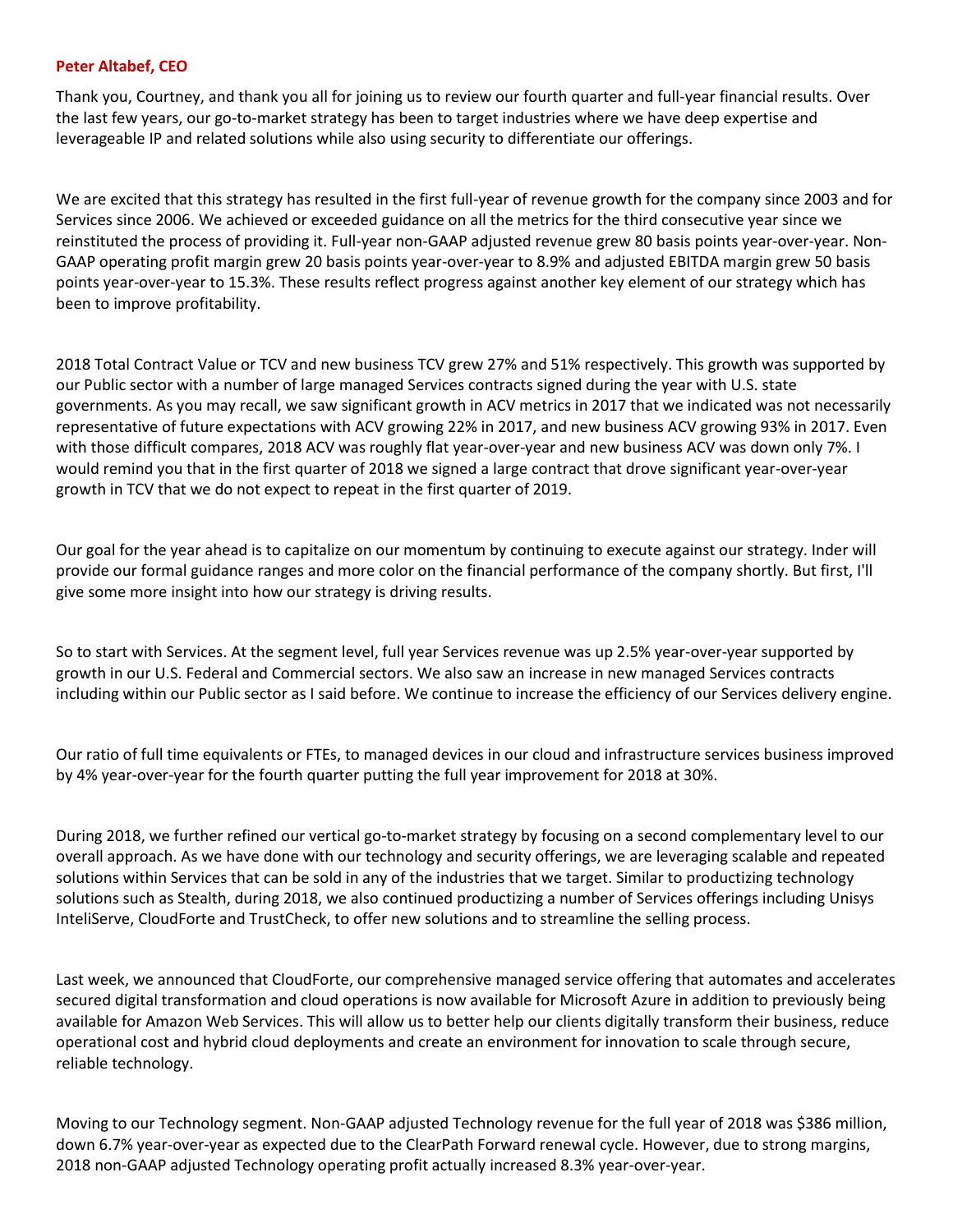Technology is a core part of our strategy as we enable digital transformation. For ClearPath Forward, our strategy is to enable our customers to take advantage of its high transaction throughput and security, while also enabling customers to seamlessly integrate ClearPath Forward with other elements of their infrastructure.

Security is a critical element of our strategy in both Services and Technology providing standalone revenue opportunities and helping differentiate our broader offerings. Our Stealth portfolio is expanding, so it can support the entire digital enterprise including desktops, servers, cloud IoT devices and mobile devices. We expect two key new releases for Stealth early this year which will leverage artificial intelligence and biometrics. Two additional examples of our focus on Unisys Security Solutions are TrustCheck which I mentioned earlier that helps clients quantify cyber risk in dollars and cents based on objective breached data and our Zero Trust implementation offering which we will launch at next month's RSA Conference.

We're also continuing our Augusta, Georgia Security Operating Center expansion increasing our analyst capacity in support of our growing Managed Security Services business. At the same time, we announced an apprenticeship program with the U.S. Department of Labor in conjunction with the United States Department of Veterans Affairs providing veterans exiting the military with a means to transition to a civilian career in cybersecurity. With estimates of a shortage of cybersecurity professionals reaching 3 million worldwide by the year 2021 per cybersecurity ventures, these types of programs are essential for building and scaling our diverse delivery team to enable our clients success.

We are also investing in Unisys security integration platform that will integrate our security offerings with those from our partners to enable a full lifecycle approach to security. The first integration is with Stealth, LogRhythm and our own managed services team to enable dynamic isolation that allows enterprises to detect and isolate threats more rapidly.

With respect to Stealth, 2018 revenue grew 94% year-over-year, 2018 Stealth TCV also grew 94% year-over-year.

And in the fourth quarter, a large U.S. Department of Defense Agency granted Stealth product authorization to operate within its production environment. In this production environment, Stealth will provide secure and trusted zones to process and store sensitive government information. Additionally, a large U.S. state government awarded us a contract for Stealth software and comprehensive security services to implement uniform security across its newly integrated data center environment.

We also signed an agreement for a Canadian government agency to implement Unisys Stealth for identity management and credentialing. And importantly, Stealth continues to differentiate our broader offerings and our pipeline of deals that include Stealth as a component grew a 112% year-over-year to over \$1.8 billion. We also made significant progress with our marketing efforts during 2018. During the year, we focused on increasing brand awareness and saw a significant improvement with an increase in media coverage and targeted website traffic, driven by our Securing Your Tomorrow advertising campaign.

Global media coverage increased by 30% year-over-year in 2018. This included a 34% increase in business coverage, 16% increase in industry coverage and a 58% increase in security coverage, including a significant increase in TV coverage. Stealth's products and services specifically saw a year-over-year traffic increase of over 1,500%.

During 2018, Unisys was named a Top 10 provider of Infrastructure and Enterprise Cloud Services and the leader in the Blueprint for ServiceNow Services by HfS. Unisys was also named a leader by NelsonHall in Cloud Advisory, Assessment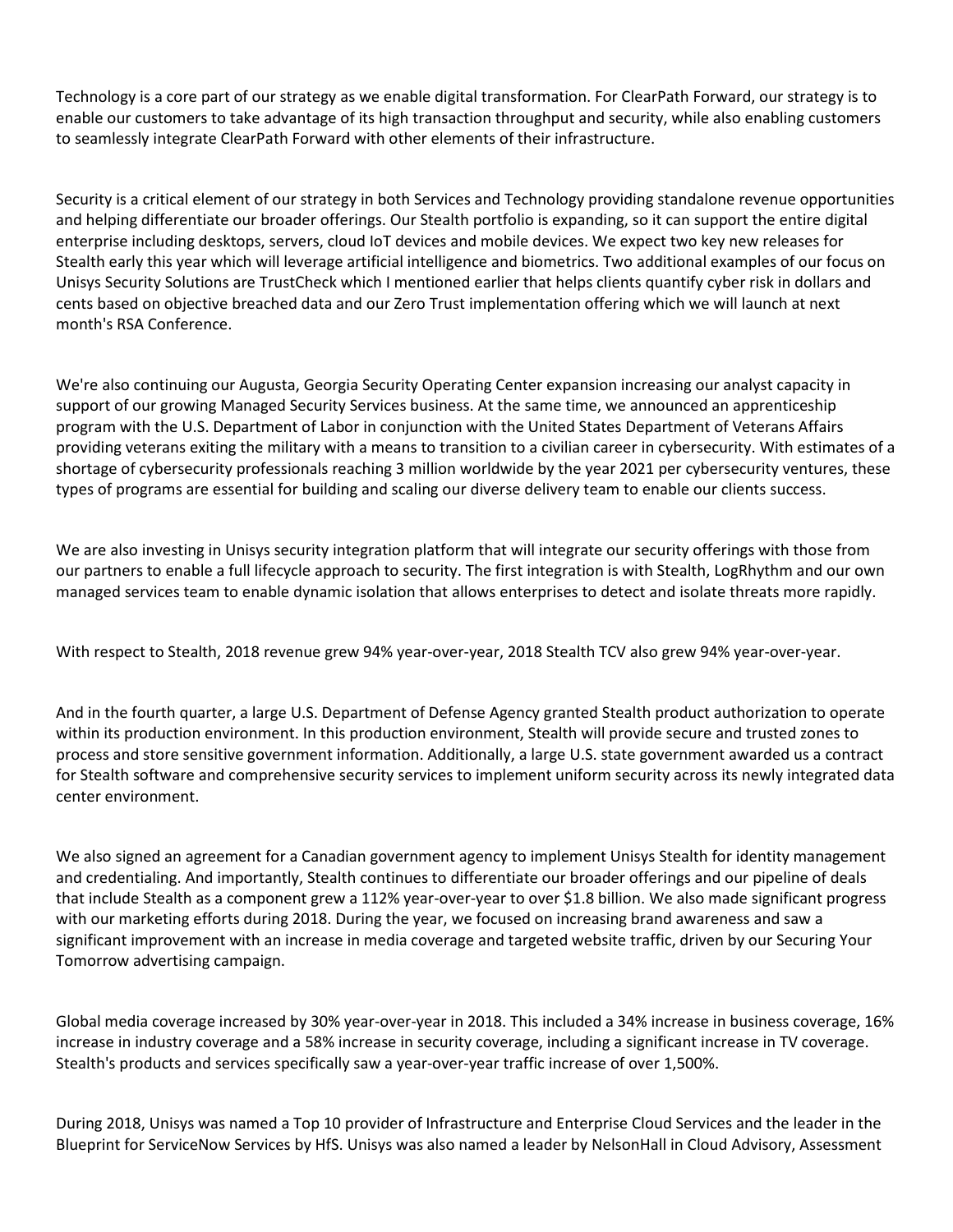and Migration Services. And so far in 2019, the company has been named a leader in Gartner's Magic Quadrant for Managed Workplace Services in North America and was ranked highest of all firms profiled for our ability to execute.

ISG also named us as a global leader in Managed Digital Services in 2019. During the fourth quarter, we were awarded Best Supply Chain Architecture for one of the modules within our Digistics cargo logistics solution and Best Software Architecture in IT Products for AirCore at the ICMG Global Enterprise Architecture Excellence Awards.

I'll now provide some color on our various sectors. Our U.S. Federal sector non-GAAP adjusted revenue was up 9% yearover-year in the fourth quarter and 1% in 2018 overall. Momentum is high for us in this sector heading into 2019. With Services backlog up 19% year-over-year and TCV up 117% helped in part by several large renewals.

During the fourth quarter of 2018, Unisys was awarded a contract vehicle by the United States Mint for digital enterprise services, covering a variety of potential services and support including agile application development, moving digitally secure applications to the cloud, service desk and enterprise architecture operations.

Moving to the Public sector, 2018 Public sector non-GAAP adjusted revenue was down 5% year-over-year. However, as we've discussed, we signed a number of large contracts with U.S. state governments during the year, which drove 2018 Public sector TCV up 31% year-over-year. We expect the sector to grow in 2019.

During the fourth quarter, Unisys extended its contract with an Australian state government agency to provide biometric solutions including facial image capture, facial recognition identity authentication and a case management system to verify the identity of citizens to prevent fraud. Unisys is also working with a European government agency to trial the use of real time predictive analytics and machine learning in a mission critical application.

Our Commercial sector saw a non-GAAP adjusted revenue growth of 9% year-over-year in 2018, helped by a large contract with a technology company that we signed early in the year. We also signed a new logo agreement in Latin America in the fourth quarter with a global beverage company to support their digital transformation with a wide range of secure digital workplace services including Unisys InteliServe. This was the largest new logo contract we have signed in Latin America in 10 years.

MASkargo, the cargo division of Malaysia Airlines also signed a contract in the fourth quarter to implement two secure cloud-based Unisys Digistics solutions to drive further digital transformation of its business.

And finally, Financial Services non-GAAP adjusted revenue declined 4% year-over-year due to a lighter Technology renewal schedule than prior year as expected. During the fourth quarter, Unisys renewed its agreement with a major Brazilian bank to provide application services which supports 70% of the total mortgage market in Brazil.

In conclusion, we are excited to have completed our first full year of revenue growth in recent history and to see our strategy bearing fruit. We are focused on strong execution in 2019 to help sustain our momentum including enhancing our services operating efficiency.

I'll now turn the call over to Inder to provide more color.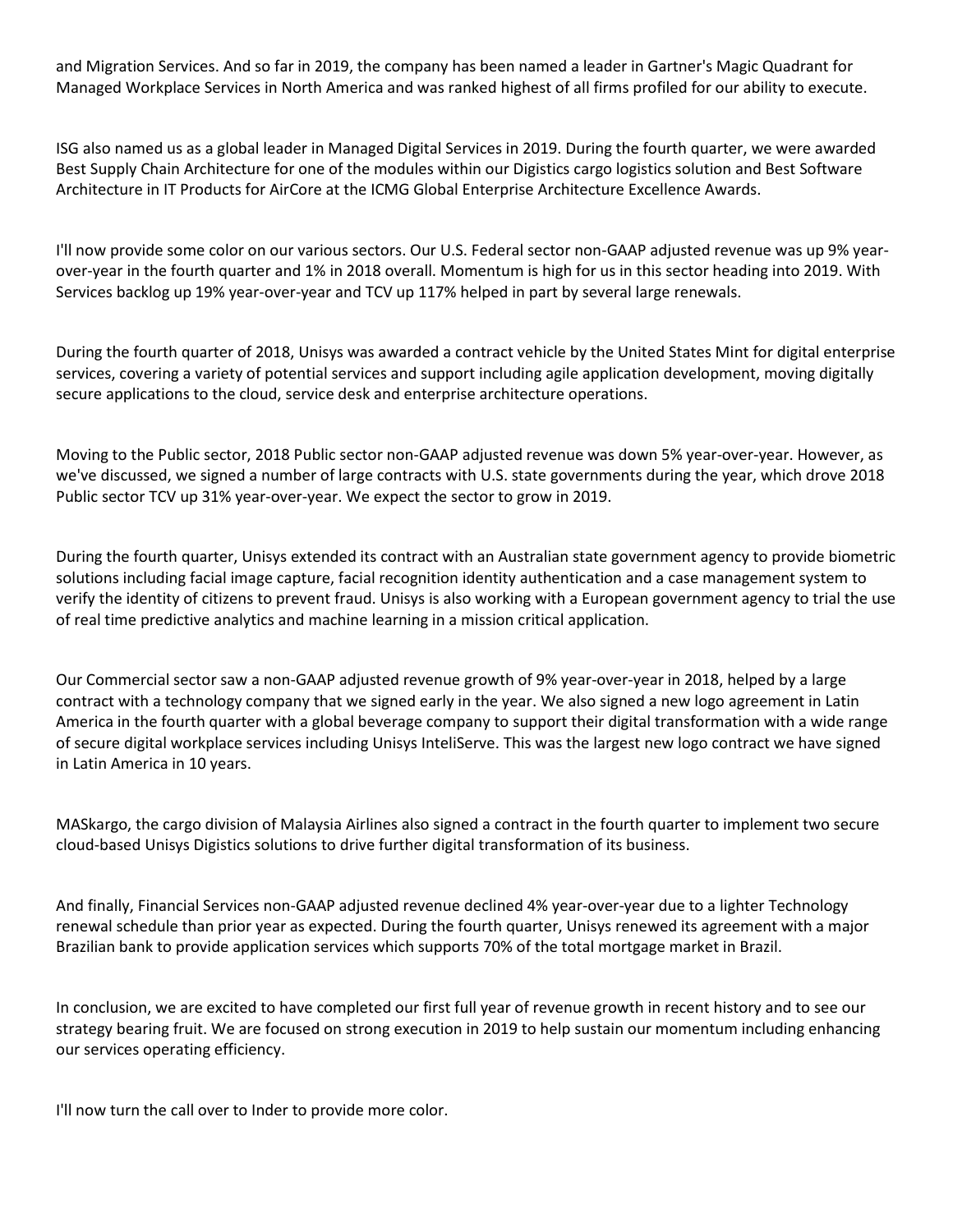#### **Inder Singh, CFO**

Thank you, Peter. Good afternoon, everyone, and thank you for joining us today. We are excited about our results for 2018 which I'll discuss in detail. In my comments, I'll discuss both GAAP and non-GAAP results and provide color for our key business drivers.

As previously discussed, in 2018 we adopted ASC 606 and 2018 revenue for us benefited from this adoption as well as from the reimbursement of restructuring expenses associated with our check-processing JV as we had discussed previously in the third quarter. These two benefits are excluded from our non-GAAP results that I will discuss today.

Please turn to slide 7, which shows some of the key financial takeaways and I'll provide additional details throughout the rest of the discussion. We achieved or exceeded guidance on all three metrics that we had guided for in 2018 marking the third year in a row that we have either met or exceeded the annual guidance that we provide. Our 2018 total company revenue grew by 3% on a year-over-year basis to \$2.83 billion. 2018 non-GAAP adjusted revenue was up by 80 basis points year-over-year, above the midpoint of our revenue guidance range of negative 2% to positive 3% growth. I'm especially pleased to note that this marks the first full year of growth for Unisys in 15 years. Our 2018 results had minimal impact from currency.

Our 2018 operating margin reached 10.1%, up 660 basis points year-over-year. Non-GAAP operating profit margin for the full year 2018 was 8.9% which exceeded the high end of our guidance range of 7.75% to 8.75%. Likewise, 2018 adjusted EBITDA margin of 15.3% exceeded our guidance range of 13.7% to 14.9%.

Our 2018 Services revenue grew 2.5% year-over-year. Non-GAAP adjusted Services revenue grew 2.1% for the full year of 2018 driven by growth in our cloud and infrastructure and BPO businesses. Consistent with the color we provided at the beginning of 2018, non-GAAP adjusted Technology revenue for 2018 was down year-over-year by 6.7%. GAAP Technology revenue grew 6% year-over-year. We were especially pleased that our profitability of the segment exceeded our expectations with non-GAAP adjusted Technology operating profit margin expanding 620 basis points to 45%, and with non-GAAP adjusted Technology operating profit dollars also growing 8.3% year-over-year to \$185 million. For the fourth quarter, total company revenue grew by 2.2% year-over-year to \$761 million, 4.8% growth on a constant currency basis representing the fifth consecutive quarter of growth.

Fourth quarter Services revenue grew 5.6% year-over-year, and on a constant currency basis, it grew 8.3% year-overyear. Fourth quarter non-GAAP adjusted Services revenue grew 4.5% year-over-year and fourth quarter non-GAAP adjusted total revenue was up 1.3% year-over-year. In addition to the revenue growth in our Services business, we saw continued momentum in our Services backlog with growth of 13% on a year-over-year basis reaching \$4.8 billion as of year-end. These results reflect the differentiation of our go-to-market strategy through the focus on industry expertise and cyber, physical, and logical security.

Turning now to slides 8 and 9, I've already covered much of the material that's shown on here, but let me highlight a few items. You can also see that diluted EPS for 2018 was up significantly year-over-year to \$1.30 versus the \$1.30 loss per share last year. Non-GAAP diluted EPS was \$1.95 versus \$2.49 in 2017. And we beat the FactSet consensus for this metric as well for this year. I would remind you, that full year 2017 results were helped by a windfall tax benefit of \$50.4 million or \$0.69 per diluted share, which we had discussed at that time, which was principally from the new tax rules that were put in place. And you can also see again on this chart that we have achieved or exceeded the guidance range on all guided metrics for the third year in a row.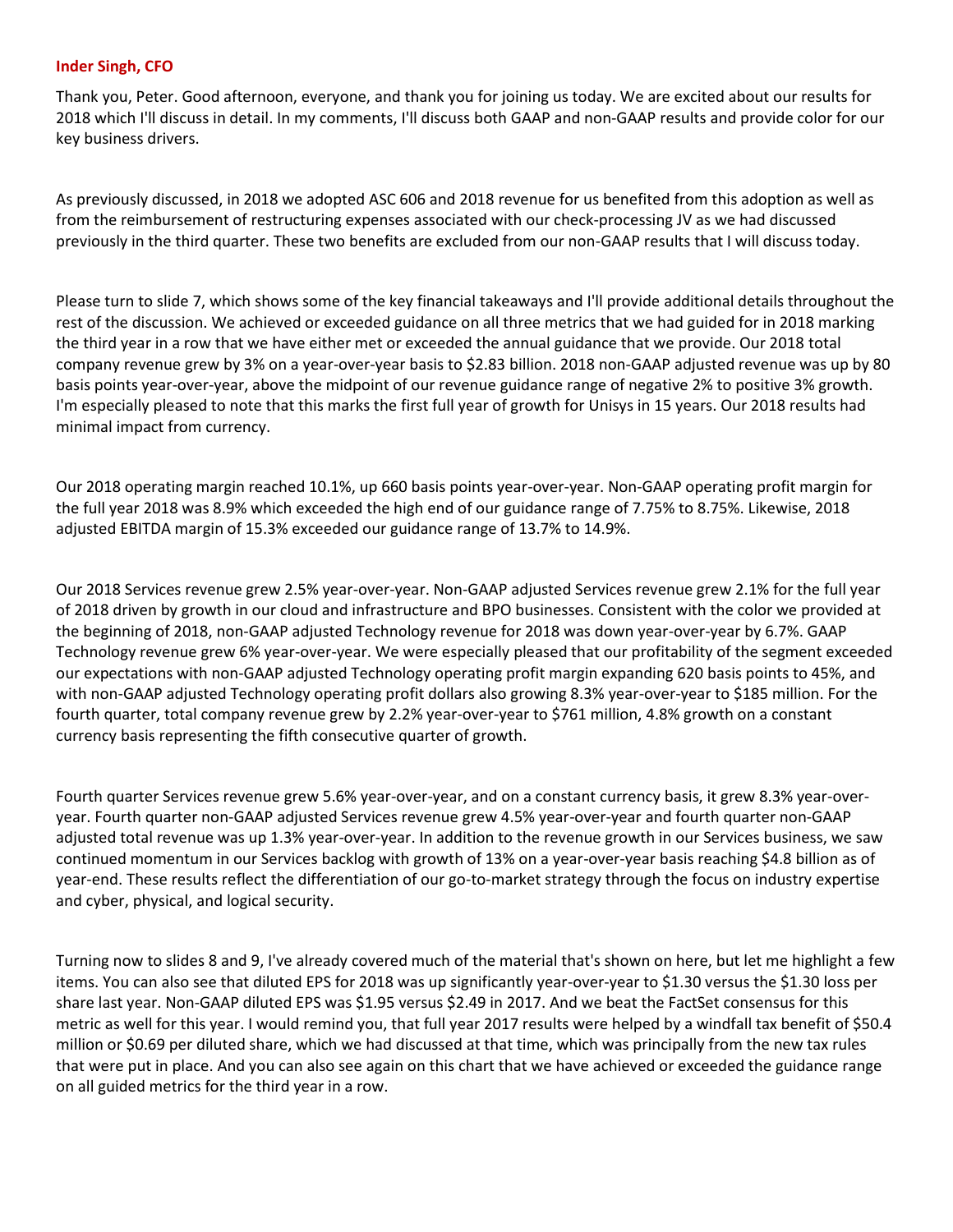I would also note that we saw limited revenue impact from the U.S. Federal Government shutdown during the fourth quarter with less than a \$1 million of revenue being affected. We did see some delayed cash collections caused by the furloughed federal workers who were unable to process payments during that shutdown period, which were owed to us. But I'm happy to report that we have since then collected all those amounts this quarter.

Turning to slide 10. You can see that 2018 marks another year of progress in executing on the transformation of our business and we're pleased that the progress that we have made in improving the revenue trajectory of the business, while also continually improving non-GAAP operating profit margin and adjusted EBITDA margin.

Please turn to slides 11 and 12 for more detail on our segment results. As we noted, GAAP and non-GAAP adjusted Technology operating margins were up year-over-year in the fourth quarter and the year. This was due to an improved mix of higher margin software sales and as expected, we continue to see the impact of new managed services contracts in implementation stages on margins in our services area during the fourth quarter.

As we highlighted in previous quarters, new managed services contracts can impact margins especially in the early stages including, as we incur cost before we're able to recognize the associated revenue. This impacted 2018 Services non-GAAP adjusted gross margin by 130 basis points and fourth quarter Services non-GAAP adjusted gross margin by 210 basis points. We expect this trend to moderate in 2019.

We continue to maintain a sharp focus on expanding our margins over the longer term. Specifically, through improving the cost of delivery in our Services business where there remains a significant opportunity to make improvements. In 2019, we expect to see the continued implementation of automation and continued right shoring of our labor force, for example, with more labor being sourced in areas and hubs such as in Eastern Europe and India.

We also continue to focus on driving further improvements in our real estate portfolio. As you know, we undertook a large restructuring program in 2015. The actions for which were largely complete as of the end of 2017. We do not currently plan to implement another program of that size and scope. But consistent with our broader strategy to improve profitability, we will continue to look for opportunities to make our cost structure more efficient wherever possible.

During this fourth quarter, we identified several such opportunities including the items I just mentioned, which resulted in \$28 million of restructuring charges in the quarter and these are expected to yield annualized savings of approximately \$30 million. The associated cash expenditures are expected to be principally paid out in 2019 and 2020.

I already noted our backlog growth of 13% year-over-year to \$4.8 billion. Of this amount, we expect approximately \$568 million to convert into Services revenue in the first quarter of this year. As we look to 2019, we currently expect Technology non-GAAP revenue to be stable on a year-over-year basis, although we are expecting more revenue from our newer software offerings which have not yet reached mature margins.

Our largest scheduled overall renewals this year are expected in the second half of the year including several large Financial Services contracts coming up for renewal at that point and others. So for modeling purposes, we would assume approximately a 30/70 split between the first half of the year and the second half of the year for Technology revenue.

I would also remind you that in prior years, our third quarter is normally the weakest seasonally quarter, but with these planned larger renewals in the third and fourth quarters this year, you should assume that for modeling, our first quarter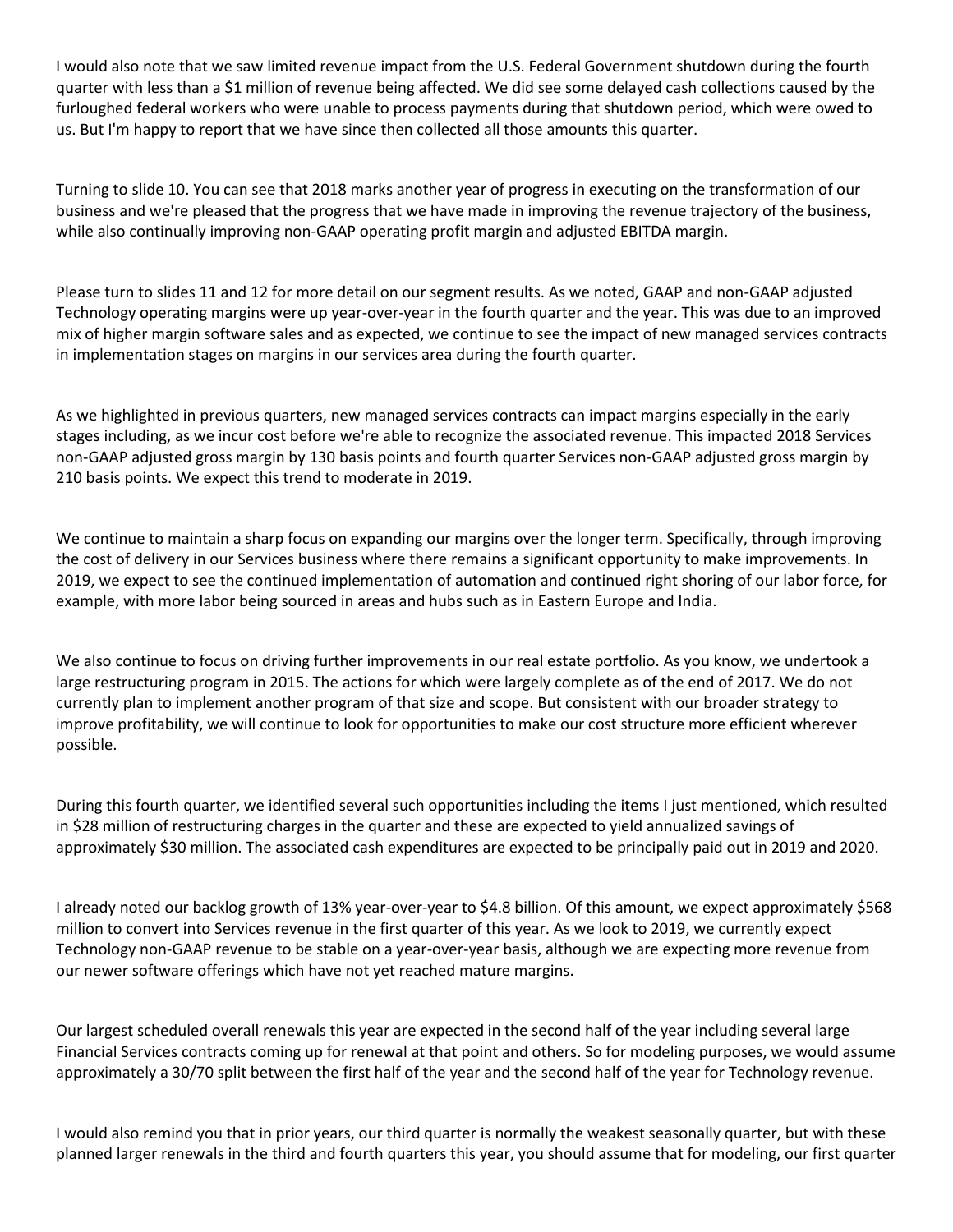would be the weakest of the year, not the third. As our Services business has begun to improve and grow, we still expect to see an in-year distribution of revenue in 2019 that is roughly consistent with what we have seen in the past. Once again, for modeling purposes, you may wish to use a 49%, 51% first half to second half split.

However, given the impact of new business in implementation stage, we expect our newer deals to contribute more to margin as the year unfolds.

Turning now to slide 13, which provides more detail on EBITDA and cash flow. Adjusted EBITDA margin exceeded the guidance range as I mentioned earlier for 2018 coming in at 15.3%. And adjusted EBITDA grew 4.3% from \$405 million last year to \$423 million in 2018. A \$151 million of operating cash flow and \$124 million of adjusted free cash flow were generated in our fourth quarter. As a result, operating cash flow for the year was \$74 million and adjusted free cash flow was \$62 million. As we have mentioned previously, we continued to target a CapEx light model over time, although in 2018 our very large Public sector wins required us to use more capital than our target. Our target for CapEx intensity remains in the 5.5% to 6.5% range as a percent of revenue and our plan for 2019 is to be more in line with that range at approximately \$170 million of CapEx.

I already mentioned the delay in the collections which were caused by the U.S. Federal Government shutdown. And we also had higher working capital needs at our U.K. check-processing JV due to some regulatory requirements in implementing the newly upgraded systems. As we transition to these new systems, we expect operating expenses to come down for this JV this year. We expect to see total company working capital usage of approximately \$40 million to \$60 million in 2019, driven in part by the expected growth of revenue and as the company scales.

Turning now to slide 14. I'll provide an update on the status of our pension obligations as of the end of 2018. Our unfunded liability improved by \$40 million year-over-year as compared to 2017, lowering the total unfunded amount to \$1.74 billion. This improvement was largely driven by an increase in the discount rate used to value these obligations.

As you know, there are number of drivers that impact the future required cash contributions to the pension plan. In addition to the funding discount rates, asset returns can also have a meaningful impact. Given the market volatility that we all saw in the fourth quarter of last year and the fact that we have to value our pension obligations on December 31, each year, the negative market performance at that point in time impacted our asset return calculations.

As a result, estimated future cash contributions have increased by approximately \$75 million from 2019 to 2027, and by \$129 million from 2019 to 2023, versus the amount that we showed you at the end of 2017. We continue to look for ways that we can proactively improve our position with respect to the pension both on a GAAP and a cash basis.

Moving to slide 17. We still have \$1.6 billion in tax assets as you can see. For modeling purposes in 2019, Unisys does incur some taxes and certain foreign jurisdictions, especially for withholding income taxes. Historically, this foreign tax expense has been between approximately 3% to 5% of international revenues. The associated cash tax has also been somewhat – has been somewhat less driven primarily by our ability to utilize the tax assets I referred to in certain jurisdictions. We expect net cash taxes in 2019 to be in the \$25 million to \$30 million range due to anticipated U.S. tax refunds. As we look to 2019, we're pleased with the momentum we built in 2018.

Please turn to slide 18 for the comments that I'm making and we expect momentum that we saw in 2018 to continue into 2019. For full year non-GAAP adjusted revenue, we are guiding to a range of \$2.8 billion to \$2.875 billion, which represents a range of 1% growth to 4% top line growth year-over-year.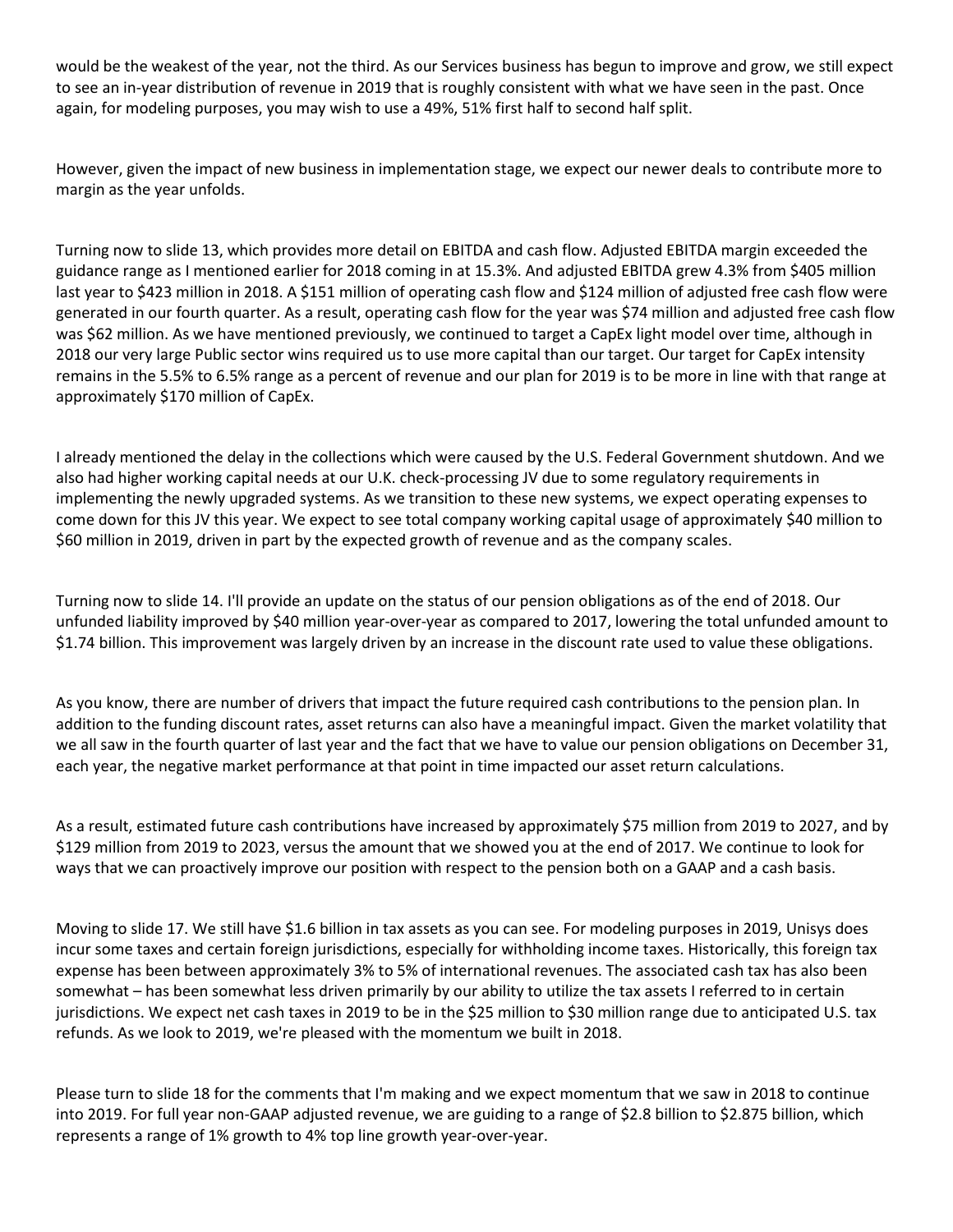For non-GAAP operating profit, our guidance range is 8.25% to 9.25%. We expect GAAP operating profit margin to be relatively consistent with this range. And lastly, our guidance for adjusted EBITDA margin is 14.4% to 16%.We believe achieving revenue growth for the full year 2018 was a great beginning for returning this company to growth. We are pleased that we are guiding for accelerated growth in 2019.

Importantly, we are encouraged by the revenue momentum we have seen in our Services business and continue to focus on improving the efficiency within that business. We look forward to the opportunities we see for the new year, but also remain disciplined about how we will pursue them.

With that, I will turn the call back to Peter.

## **Question & Answer Section**

**Q – Frank Atkins – SunTrust Robinson Humphrey, Inc.: T**hank you for taking my question. Congrats on the results. I wanted to ask first on the margin side in terms of guidance. Can you talk a little bit about the impact of some of these ramps on the margin side as you think about the guided number on margins? How much of that is coming from SG&A? How much of that is coming from normalization of the Technology margins and Services margins?

**A – Peter Altabef – Unisys Corp.:** Frank, thanks very much for the question. This is Peter. I'll take a first view of your question and let Inder provide some more details. With respect to the new contracts that are coming online, first of all, as you see from our TCV and ACV numbers, we signed a lot of new business in 2018 and a fair percentage of that was in the Public sector and a fair percentage of that was in U.S. state and local contracts. So there are a couple of implications to that. The first implication is, while we really practice a capital-light approach to the business, the one area that is least capital-light is in U.S. state and local public markets. Those markets still demand a large expenditure of capital for deals.

These are good deals, we're proud of them, but as you see in some of our reported numbers cash flow in particular, they require a significantly enhanced CapEx framework for really about two years. So you see a higher CapEx in 2018. You see a somewhat elevated CapEx in 2019. With those deals to get back to your specific margin question, really come kind of three things.

The first is, while you're in an implementation stage you commonly have expenses outrunning revenue. That just happened. Inder talked a little bit about that. He said it in his comments.

The second is even once you get beyond the implementation stage, the way you typically model these deals is that as you get more effective and efficient over time, your margin goes up over time. And clients typically want more savings faster. So, the way we typically model these deals is to ramp margins over time.

And then, the third element about these deals is especially in the four new states that we sold in 2018. We very much have a land and expand philosophy. So these are new states for us. We got substantive big contracts but we expect to do more over time and we expect to increase revenue and increase margin over time. That of course hasn't been booked yet. So, there's a lot of things going on with those contracts in particular that affect margins both last year and will affect margins to somewhat lesser extent but also affect margins this year.

Finally, just as a comment, Frank. Given the TCV sales and given the fact that we got those substantive sales last year, I would expect a somewhat more modest TCV and ACV year for us in 2019 especially as we focus less on some of those large contracts and more on smaller contracts that will have higher margin faster.

**A – Inder Singh – Unisys Corp.:** So I'm just going to piggyback on what Peter said, Frank, and thank you for the question. As I noted in the comments and Peter did as well and we also noted it in prior quarters, the new deals that we have signed particularly in the Public sector, and let me say that a lot of our backlog, perhaps the majority of the backlog has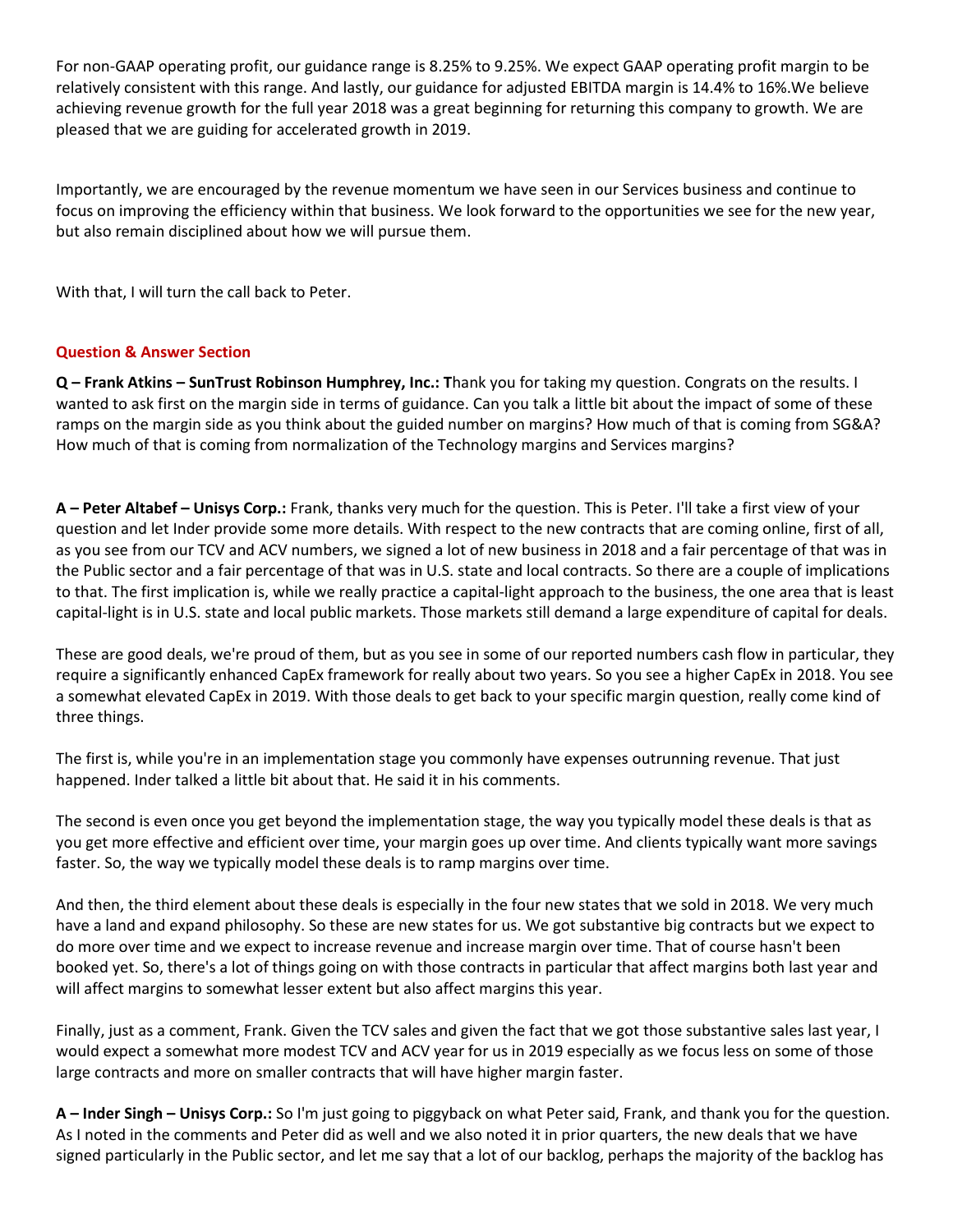come from two sectors, one is Public and one is Commercial. The Commercial sector for us, every time we get a win there and we're delighted to see the momentum that we're getting in our business is not capital intensive. In fact, sometimes it is head count intensive and sometimes it requires different kinds of investment, but it doesn't require the kind of heavy duty upfront CapEx that the Public sector can require.

So, as a management team, our focus remains on ensuring that we're able to drive the margins higher quickly on the Public sector deals for which we have put cash in terms of CapEx upfront. Now that in total, this basket of new business for us in 2018, weighed on margin as we noted about 130 basis points. I expect that impact in 2019 to moderate as I've said in the comments. We – it's difficult to say how quickly volumes ramp, et cetera, to give you a precise number, but we expect that to improve. We are working in fact to improve it.

The commercial wins that we saw, we are delighted that the volumes are starting to pick up, because really that's the principal driver of the fixed cost base associated with some of those deals that we – that you deal with. So, that combination of momentum in the commercial deals, one in particular comes to mind which we signed relatively early in the year and that was really one deal that was I think we mentioned one of the largest deals signed in recent memory in this company. We are very happy to get that win, it was signed in the first quarter of 2018 and we're really happy with the execution that we're seeing in our delivery organization now on driving the volumes and maintaining the discipline around costs. That is serving almost as a -- remember that the company that hasn't grown in 15 years, right, and we're growing. So, that's serving as a good learning tool frankly for many of our delivery efforts to make sure that as we win more and more of these types of deals, we're able to get them in at the right margin even more quickly.

On the Public sector ones, as Peter noted, those are usually two-year commitments when it comes to the CapEx side of things. So, yeah, 2019, the CapEx guidance was already factored into what I shared with you in terms of the \$170-ish million number. But we are now keenly focused on ensuring that we use those wins as a land and expense strategy. And, I don't think that when we started 2018, anyone around our senior leadership team thought we could win four out of four states, and we did. And so we're delighted to have that volume ahead of us, we're delighted to win these states that we didn't have really any meaningful footprint in before. And we're now able to leverage that presence to win additional deals. So, the margin expansion will come not only from executing on these deals that we've won, but more importantly from the opportunity that these deals unlocked for us.

So, yes, it weighs on margin as you would expect. You have to invest to get a return on investment. And that's the part that I think we are in in 2018. Even with that investment, you saw that we delivered 8.9% operating margins, so I'm very pleased with that. But at the end of the day, these are land and expand opportunities that hopefully we'll be able to leverage for many years to come.

**Q – Frank Atkins – SunTrust Robinson Humphrey, Inc.:** Okay. Great. That's very helpful. And it seems like you're getting some good traction in Stealth. I think you cited some bookings numbers up 94% year-over-year. Can you talk about the win rate impact there? And where exactly are you differentiated in that Stealth project and how do you separate that from the other security options out there for clients?

**A – Peter Altabef – Unisys Corp.:** Yeah. Well, thank you. And it has been an evolution. When Stealth first came on the scene for us, it was really a solution that was baked in the micro segmentation space, which is a very important space, we were new to – that was a new space for the industry. It is still a new space, so it's in the advanced part of the Gartner hype curve, if you will. But micro segmentation is, while it's a critical element, it's a difficult solution to sell as a one-off. So, it's very important that we have learned that it would be part of a larger ecosystem of solutions.

And so, we really approached this three ways. The first thing we did was we looked at Stealth itself as a solution. And it continues to be one of only a handful, like the number of digits on one hand, of robust solutions in its space. However, we have expanded that space from an initial focus on servers to now covering laptops, desktops, mobile devices, the network. And so, it has a much broader applicability than it did when first imagined.

Secondly, we've gone beyond looking at it as only an infrastructure play and expanded to Stealth identity which is a whole suite of biometrics. So, that is what I would categorize as our first evolution of Stealth. The second evolution of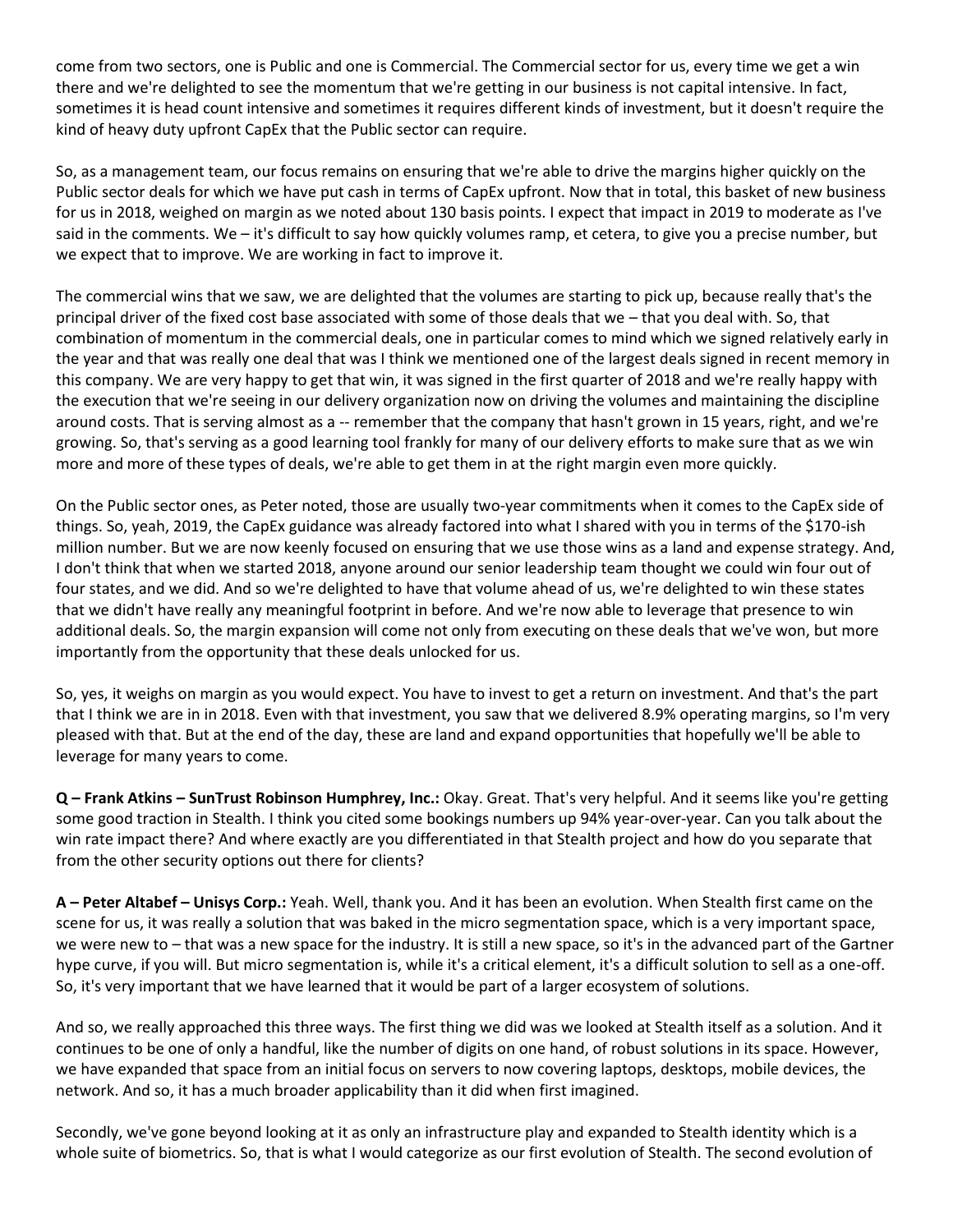Stealth was really to say, yes, we can sell it as a one-off licensing opportunity and we do. But it is also, and you can see that revenue for us basically doubled year-on-year, but we can also sell it as part of a larger offering. And we can leverage Stealth in our managed services accounts.

And, literally, hundreds and hundreds of millions of dollars of deals far in excess of Stealth revenue itself has been sold with leveraging Stealth as a distinguishing factor in that solution. And, as you could see from our pipeline, we have broader solutions now to have over a \$1 billion of Stealth included in them. So that would be, I would think, the second way we have evolved Stealth.

The third way we have evolved Stealth is saying, why does it only have to be us? And that is a two-parter. Why does it only have to be us in the sense of our solution simply isn't – doesn't have to be the entire breadth of the solution. So, we brought in partners like LogRhythm which I mentioned in my comment. We brought in partners like Cylance and we have other security partners as well that were actually integrating our solution with their ecosystems.

And the second way is not only technically integrating our solutions with their ecosystems, but using those companies as a distribution channel for us, so that it's not just our sales team selling Stealth but Stealth being sold by broader sales teams around the world. So, it really has – over the last five years Frank, it really has been an evolution. Yes, revenues are up, yes TCV numbers are up, they're still relatively small compared to our entire revenue, but you're really seeing Stealth now make a difference company-wide especially in its impact in getting us larger contracts. And I think in the future, now that we are including it in these larger ecosystems, I think its future is very bright.

**Q – Frank Atkins – SunTrust Robinson Humphrey, Inc.:** Okay, great. And last one from me. It'll be a quick numbers question. Can you give us the year-over-year growth in annual contract value and new business ACV?

**A – Courtney Holben – Unisys Corp.:** So, for the quarter, Frank, total ACV and keep in mind that these were against pretty tough comparisons from last year, down 36%. New business ACV around 40%, fairly flat for the year though. So – but basically flat on total ACV and 7% down on new business ACV.

And again, if you keep in mind, the comparisons that we had last year for that and we talked about it at that time that we didn't necessarily expect to be able to replicate those levels. So being flat for the year was a pretty positive thing based on those difficult compares.

**A – Inder Singh – Unisys Corp.:** Yeah. As you know Frank, we've been winning some very, very large deals and the quarter in which you win them, you've got these very large numbers that skew the quarter. I would point you to the metric that I consider even more important perhaps, which is backlog and backlog is what turns into future revenue for us. TCV helps build backlog for us. But, as you know, part of that backlog also has to support any attrition that you have.

So the backlog sort of nets out the new business you sign on and any attrition in the business. That grew 13% for us for the year. All of these metrics face very tough comps as you know. At the end of 2017, we had backlog grow 11% approximately and then in the first and second quarter of this year continued to grow, in fact it peaked at 26% growth and then 33% growth. So we're delighted to see the 13% overall growth for the year. And, that's what gives us confidence for the growth continuing for us in revenue in 2019. And we're looking for a greater proportion of revenue now being able to come from backlog that we have built over the course of the last four or five quarters. So, yes, TCV and ACV are always very important metrics, to me backlog and I guess to you as well should be one that you should really focus on.

**A – Courtney Holben – Unisys Corp.:** And Frank, the last piece of information I'll give you just so you have the compare at your fingertips. In 2017, ACV grew 22% and new business ACV grew 93%. So just for the sense of comparison.

**A – Peter Altabef– Unisys Corp.:** Yeah. And, Frank, so similar to the TCV story, given where we have been the last couple of years and the mix that we intend to evolve to this year in 2019, we expect ACV and TCV numbers to be down slightly from last year.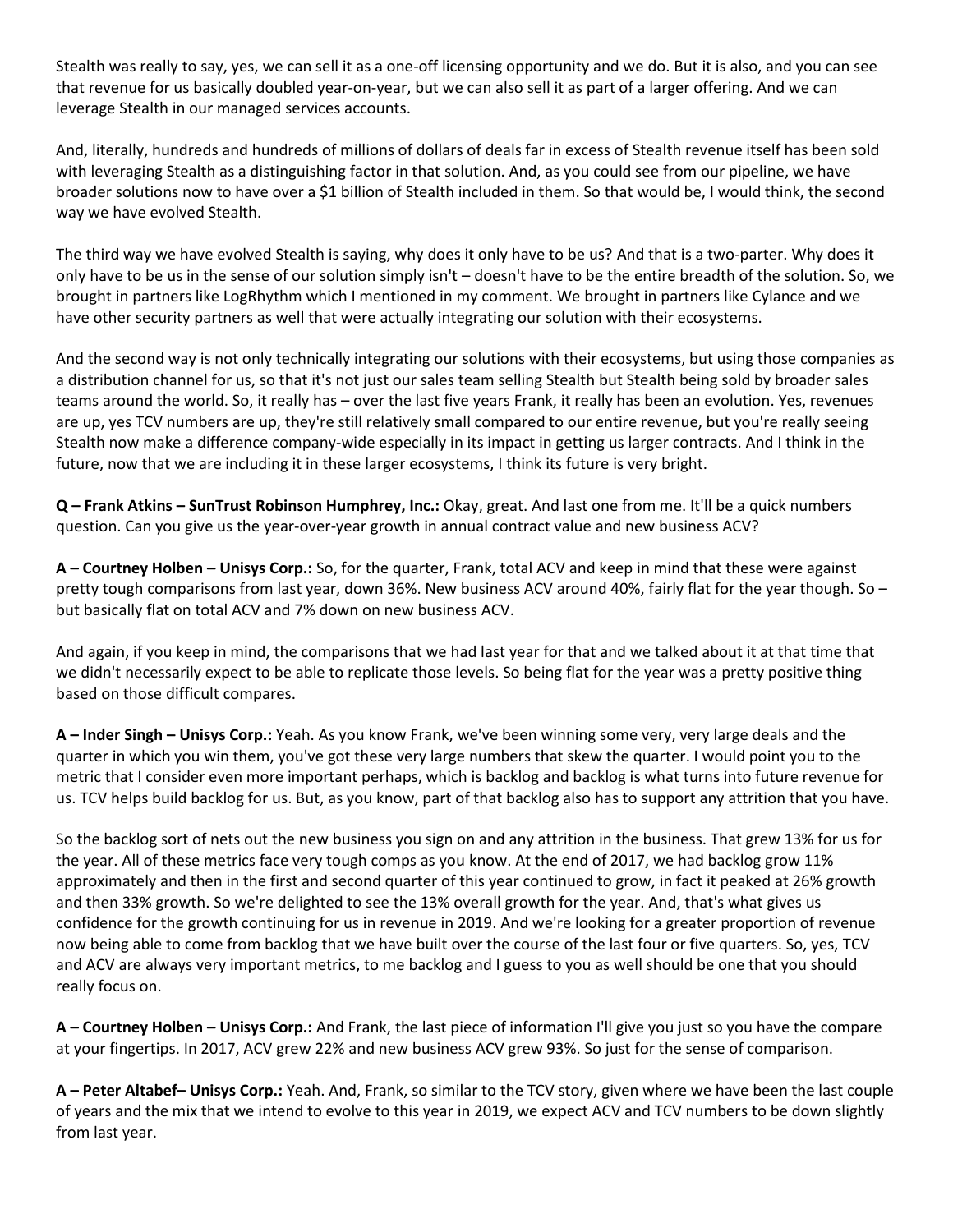**Q – Joe Vafi – Loop Capital Markets LLC:** Hey guys, good afternoon. Good to see the continued progress. Just a few different questions here. First on the guide, on the revenue line, is there some more color you might provide on what that may be constant currency? I know you've got a lot of international revenue or at least what you think the FX headwind is built into the guide? And then I'll have a couple of more.

**A – Inder Singh – Unisys Corp.:** Yeah Joe. Its -- FX prediction is also a very difficult art as you know. However, in 2018, as I noted, we didn't see any material impact from foreign exchange. And you saw currencies sort of waver all over the place over the course of the year. But when you netted it out for the year for us, it was de minimis. In prior years, if it's had an impact, it's been a point or two in recent years in either direction helping or hurting, 2018 was relatively neutral. For planning purposes, we are assuming no impact from foreign exchange for our 1% to 4% growth guidance. If currencies go in our favor, of course, it could be lifted, but we are guiding for a neutral environment at this point in time.

**Q – Joe Vafi – Loop Capital Markets LLC:** Okay. That's helpful. And then, I know you mentioned that you did a little bit more restructuring here in Q4 and that you expect to see that start to kind of – start to show some material cost benefits. Is that – is this – is that cost benefit going to get plowed back into growth or do you think that we may see that trickle down to the bottom line or a combination I guess?

**A – Inder Singh – Unisys Corp.:** As I think about that gift that keeps on giving. That's really what that is. I mean, so, yes, it's in our guidance numbers already for 2019, potentially it would help 2020 and beyond as well. I mean, we're not doing this to save money for the short term. When you're putting in things like automation, when you're putting in the  $$ taking advantage of creating hubs and which we have done a couple of years ago and now shifting resources into those even more, those are our recurring savings that pay off over multiple years.

And I would – and you know this, Joe, from following this industry. It's pretty normal for our industry to go and do fine tuning here and there. I would look at this almost in that realm, but I think the good news for us is, there are other ideas that we could also implement. And the numbers that I shared would tell you, we're being very smart about looking for those types of savings opportunities where the payback is quite quick. And that's the way, this one was designed by Katie Ebrahimi, who runs our HR organization, Eric Hutto, who runs our Enterprise Solution business. The two of them really -- and Harvey and others on their team, they looked at where the opportunities were. They sort of did a pareto analysis of which ones to go after first, second, third. And this has for us, the highest return for the least amount of upfront commitment. So we were pleased by getting a plan from them that we could go execute.

**A – Peter Altabef– Unisys Corp.:** And, Joe, this is Peter. Thanks again for the question. We do expect, as I said – as Inder went through, there was this real focus on this to make it very specific and very long lasting. We will not – Inder gave the full benefit numbers in his talk. We won't achieve those full benefits in the year, but those will be the run rate and we expect to get those quickly.

**Q – Joe Vafi – Loop Capital Markets LLC:** So would it be fair to say that exiting the – we get to kind of cash neutral on cash restructuring versus the benefits a year into this endeavor? Would that be about the right time that we kind of get to breakeven on the cash?

**A – Inder Singh – Unisys Corp.:** Yeah. I mean, we're talking about somewhere between a one to two-year sort of breakeven payback period.

But, whether it's a year or a year and a half, I mean, I'm pleased to see those types of restructurings that get – that deliver to the bottom line quickly. It also depends on when you execute it, whether it's in the beginning of the year or the end of the year. So, a number of factors can play into it. For purposes of what I said on the comments and what Peter said as well, these are exit run rate savings that we expect to achieve as we exit the year. The cash contributions will be predominantly in 2018 and 2019, probably more in the first year than the second year, but that's the way I sort of model it out. I think it really depends on the velocity of execution.

**Q – Joe Vafi – Loop Capital Markets LLC:** Okay. Fair enough. And then, if we could move over back to that slide 14, on the pension, just a couple of questions here, maybe, Inder, could you remind us on the projected obligation that is down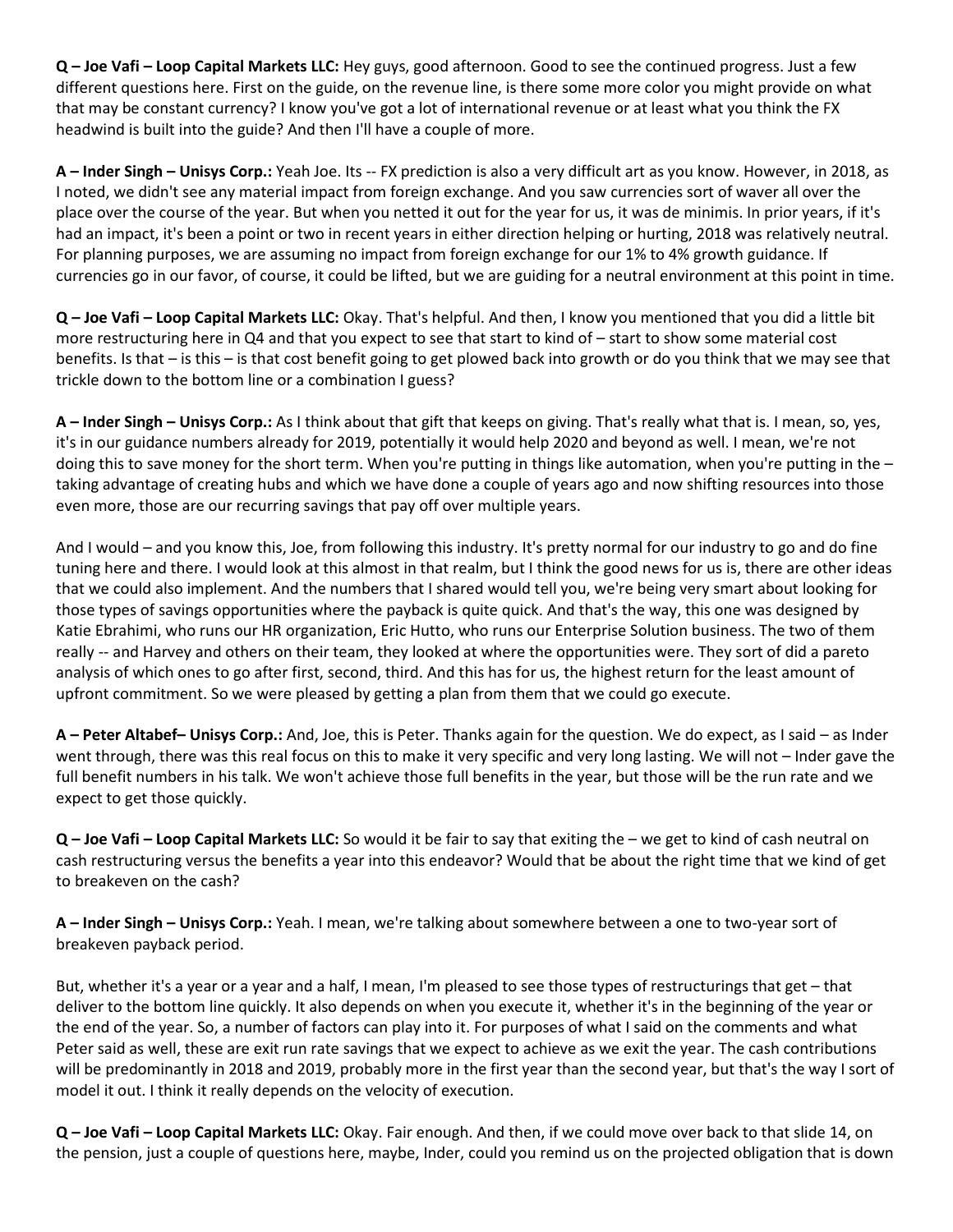about \$800 million from the end of 2017 to the end of 2018? Can you remind us how much of that was a result of discount rate change versus some of the actions that you took during the year kind of more proactively because I know there was some to bring that obligation down?

**A – Inder Singh – Unisys Corp.:** Look, we've been working on managing these pension obligations for a couple of years and probably even before that. But in the last couple of years, we've done a number of things that have been quite proactive. In 2016, we began with the lump sum buyout, as you know, some of the participants who are willing to cut their lump sums. In 2017, we began to restructure some of the U.S. pension obligations which allowed us to limit some of the administrative costs and in a material way bring down some of the premiums that we were paying just for insuring some of those policies.

And as we went into 2018, we continued the efforts that we could and in 2018 we talked about the fact that some of our international pension obligations we were able to negotiate as well in a favorable way. Now, that said, there are things you can control which are actions you take and things that you can do to structure and so on. And there's things you can't control. Things like what happened with the stock market in the fourth quarter of last year. And, so I just wanted to make sure that you all kept that in mind because when we do these calculations at year-end on 12/31, whatever the markets are doing at that point in time or the few months in the run up to that are going to influence that calculation as well. And that's what we saw.

So, yes, even with that, we did see the deficit come down overall principally because of discount rates beginning to move up. But we were -- we probably had some of the savings we could have had offset by poor performance of equity markets. So, you have to live with that. And especially you walking in your shoes and the shoes of our shareholders, I think that they understand the market performance is a key driver not only of our pensions but frankly of return on assets for all investors.

**Q – Joe Vafi – Loop Capital Markets LLC:** Sure. So, it sounds like – if I hear that correctly, most of the benefit obligation reduction was discount-related as it looks like we have moved the discount rate about -- on the U.S. plan, is that right? About 70 basis points? Is that – 60 basis points or something like that?

**A – Inder Singh – Unisys Corp.:** Yeah. As you saw the 10-year treasury start to rise. As you saw the Fed begin to act, that is highly correlated with the basket of corporate bonds that we use to determine our discount rate.

So, yes. Those began to help us. If markets have kept performing then those would helped us all.

**Q – Joe Vafi – Loop Capital Markets LLC:** Absolutely. And that was the next question, if I look at the basket of assets that you have that's invested in pension assets, how is that? I mean, because obviously that was kind of a down, kind of a trough in the market as we exited 2018, is it fair to say that your asset baskets kind of recovered meaningfully at this point? And if it did, I mean, I know you're not providing it now, but kind of on a real time basis. It sounds like the deficit would be materially lower than where it was exiting 2018. Is that a fair statement?

**A – Inder Singh – Unisys Corp.:** It's fair to say that both return on assets and interest rates drive that deficits and also the cash contribution as we've been saying in the past as well. I would say that, what hurt us is the return on assets. And remember, we're playing the long ball here, right? We are talking about a 10-year obligation, investing for that 10-year obligation and we disclosed this in our K every year and frankly it's in the earnings materials as well in the footnote. Our average rate of return assumed for asset performance is 6.8% over that 10-year period. So there will be years when they'll be stronger hopefully and years when it could be weaker, but we're playing for the long ball on this and making sure that we're able to retire those obligations over time.

**Q – Joe Vafi – Loop Capital Markets LLC:** Okay. And then, it sounded like you're a little – it sounds like you're kind of over the peak cash outflows on your large state contracts. Could you just get that final update then on the iPSL joint venture and cash obligations there, is that normalizing out this year now too and that's kind of how we're landing towards getting to your long-term cash flow guidance performance in 2019.